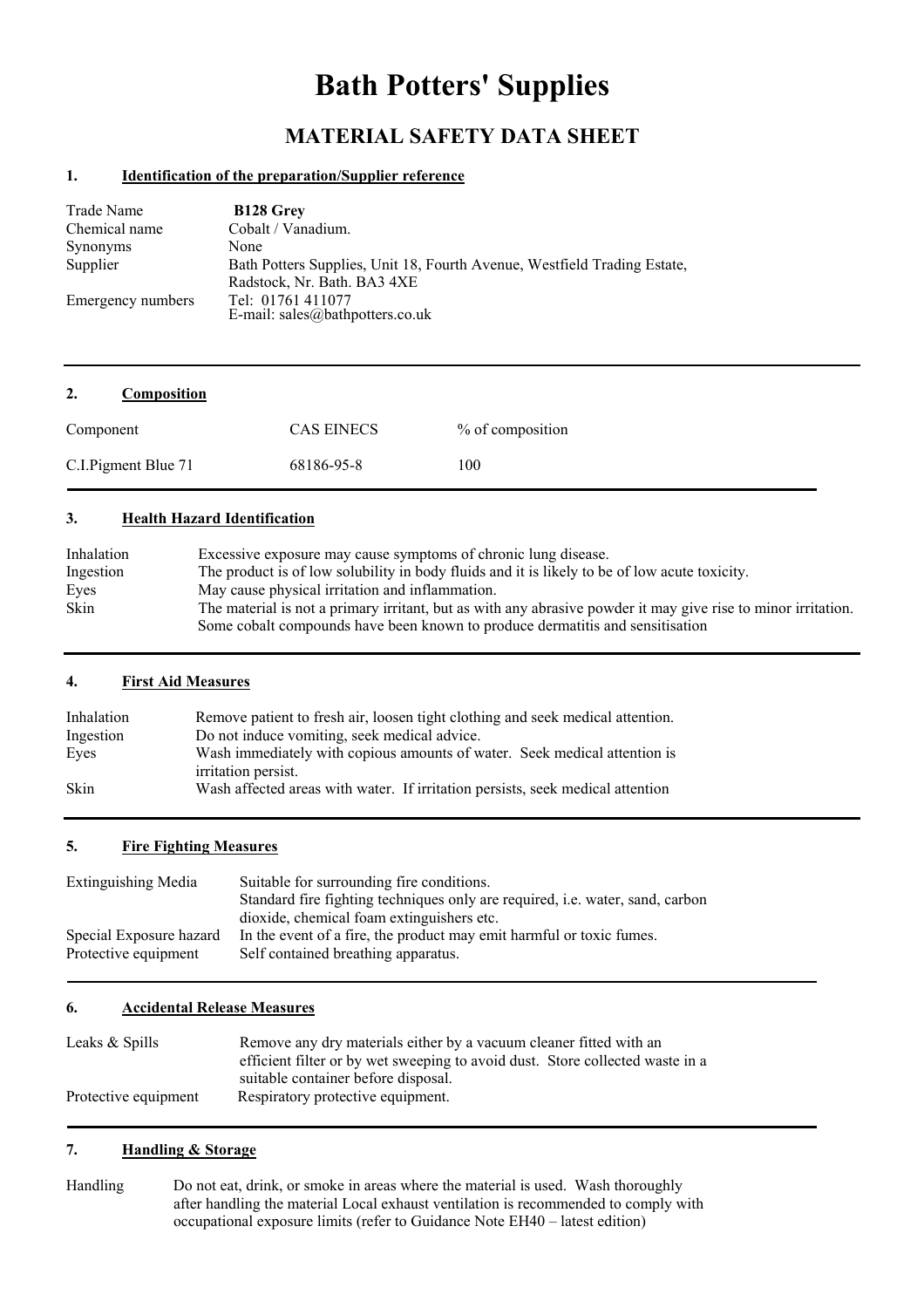# **8. Exposure Control/Personal protective Equipment**

| Engineering controls             | Adequate ventilation should be provided so that Occupational Exposure<br>Limits are not exceeded. Local Exhaust Ventilation is normally<br>recommended                                                                                          |
|----------------------------------|-------------------------------------------------------------------------------------------------------------------------------------------------------------------------------------------------------------------------------------------------|
| Personal protective<br>equipment | Where LEV is not practicable and exposure is likely to be excessive,<br>approved respiratory protection to CEN standards pr EN 140, 141, 143 or<br>149 should be worn. Protective gloves and overalls are recommended for<br>prolonged contact. |

#### **9. Physical & Chemical properties**

| Appearance & Odour          | Blue/grey powder, odourless |
|-----------------------------|-----------------------------|
| Flash point $(^{\circ}C)$   | Not applicable              |
| Flammability                | Inflammable                 |
| <b>Explosive properties</b> | Non-explosive               |
| Oxidising properties        | None                        |
| Specific gravity            | Not applicable              |
| Solubility                  | Insoluble                   |
| Melting point $(^{\circ}C)$ | Not available               |
|                             |                             |

#### **10. Stability & Reactivity**

| Chemical stability                | The material is stable |
|-----------------------------------|------------------------|
| Conditions/materials to avoid     | None known             |
| Hazardous decomposition products  | None known             |
| Hazardous polymerisation products | None                   |

#### **11. Toxicology Information**

Acute toxicology Likely to be of low toxicity.<br>
Health effects None known Health effects

#### **12. Ecological information**

| Ecotoxicity | Not known. |
|-------------|------------|
| Persistence | Not known  |

#### **13. Disposal**

Dispose in accordance with current waste Disposal regulations (for UK - Control of Pollution (Special Waste) Regulations 1980). Landfill is the most appropriate method.

## **14. Transport Information**

| UN/SI No.       |             | Not classified |
|-----------------|-------------|----------------|
| <b>UN Class</b> |             | Not classified |
| Packing group   |             | Not classified |
| Road            | UK          | Not classified |
| <b>ADR</b>      |             | Not classified |
| Sea             | <b>IMO</b>  | Not classified |
| Air             | <b>ICAO</b> | Not classified |
|                 |             |                |